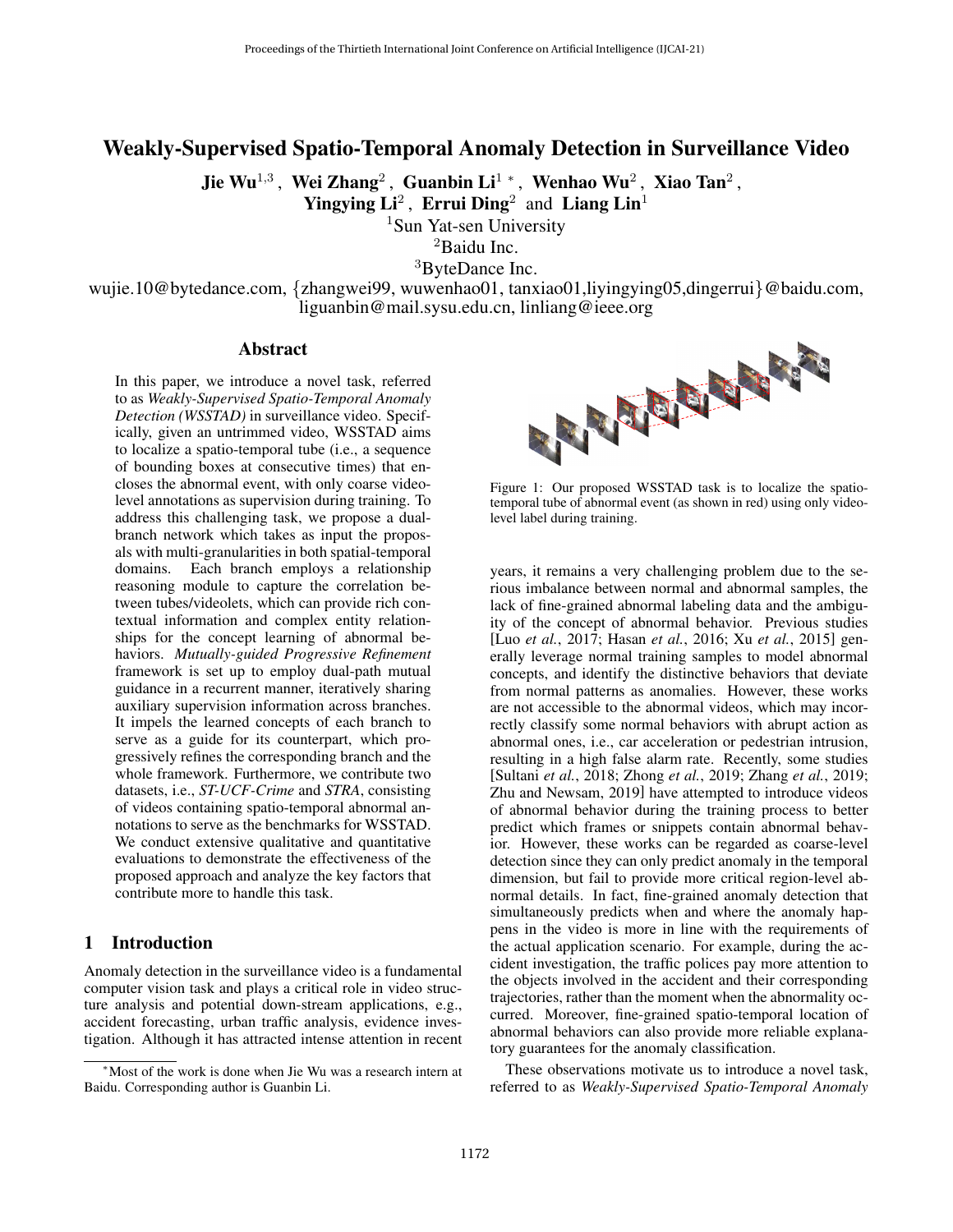*Detection (WSSTAD)*. WSSTAD aims to localize a spatiotemporal tube (i.e., a sequence of bounding boxes at consecutive times), which encloses the trajectory of an abnormal event in an untrimmed video. We follow [\[Sultani](#page-6-3) *et al.*, [2018\]](#page-6-3) to address this task in a weakly supervised setting that it does not rely on any spatio-temporal annotations during the training process, refer to an example (two cars in the collision) as shown in Figure [1.](#page-0-0) Compared with existing anomaly detection problems, our proposed task poses three additional challenges. 1) The weakly supervised nature of this problem is that both the temporally segment-level labels and spatially region-wise labels are not available during training. 2) This localization task spans spatial and temporal dimensions while the spatial details and temporal correlation can be viewed as cues at different granularity levels. How to leverage such multi-granularity information to jointly facilitate model training remains to be studied. 3) Some anomalies such as "road accident" involve the interaction of objects, thus an inherent challenge is to automatically infer the latent relationship between objects in the videos.

In order to tackle this task, we formulate it as a Multiple Instance Learning problem [\[Sultani](#page-6-3) *et al.*, 2018; [Chen](#page-6-7) *et al.*[, 2019;](#page-6-7) [Yamaguchi](#page-6-8) *et al.*, 2017]. We extract two kinds of tube-level instance proposals and feed them into a tube branch to capture spatial cues. It is non-trivial to distinguish the anomaly from a single instance, so we propagate information among the instances to make a more comprehensive prediction. Concretely, each branch employs a relationship modeling module that adopts the multi-head self-attention mechanism to capture the relationships between video objects, and thus incorporate the contextual information and complex entity behavior relationships for anomaly inference. As each branch helps to capture abnormal abstractions at different granularity level, we can transfer the learned concepts from one branch to the other intuitively. To this end, we present a novel *Mutually-guided Progressive Refinement* (MGPR) framework, which involves a dual-path mutual guidance mechanism in a recurrent manner to iteratively facilitate the optimization procedure. Our experiments show that dualpath recurrent guidance coordinates to mutually reinforce two training procedures and boost the performance progressively.

The contributions of this work are summarized into four folds: 1) We present a new task WSSTAD to localize a spatio-temporal tube that semantically corresponds to abnormal event, with no reliance on any spatio-temporal annotations during training. 2) To address this task, MGPR framework is designed to transfer learned abstractions across branches, encouraging mutual guidance and progressive refinement in the whole framework. 3) We contribute two datasets that provide fine-grained tube-level annotations for abnormal videos to serve as the benchmarks. 4) In-depth analyses are conducted to demonstrate the effectiveness of the proposed framework over some competitive methods and discuss the key factors that contribute more to handle this task.

## 2 Related Work

Anomaly Detection. As a long-lasting task in the computer vision field, anomaly detection has been extensively studied for a long time [\[Nallaivarothayan](#page-6-9) *et al.*, 2014; Luo *[et al.](#page-6-0)*, [2017;](#page-6-0) [Hasan](#page-6-1) *et al.*, 2016; Xu *et al.*[, 2015;](#page-6-2) [Sultani](#page-6-3) *et al.*, 2018; Zhong *et al.*[, 2019;](#page-6-4) Zhang *et al.*[, 2019;](#page-6-5) [Zhu and Newsam,](#page-6-6) [2019;](#page-6-6) Li *et al.*[, 2020;](#page-6-10) Wu *et al.*[, 2020b;](#page-6-11) Zhao *et al.*[, 2021;](#page-6-12) Wu *et al.*[, 2021\]](#page-6-13). Sultani *et al.* [\[Sultani](#page-6-3) *et al.*, 2018] propose to learn anomaly in the weakly supervised setting that merely resort to video-level labels instead of snippet-level during the training process. However, these works [\[Sultani](#page-6-3) *et al.*, 2018; Zhong *et al.*[, 2019;](#page-6-4) Zhang *et al.*[, 2019;](#page-6-5) [Zhu and Newsam,](#page-6-6) [2019\]](#page-6-6) regard anomaly detection as a frame/segment-level anomaly ranking task and employ AUC metric to evaluate the model performance. In fact, we believe that abnormal behavior detection should be defined as a fine-grained video understanding task that involves spatio-temporal location, because in actual applications, early warning and subsequent analysis of an abnormal behavior need to include the time and location of specific events. To this end, we formulate the weaklysupervised spatio-temporal anomaly detection task to predict tube-level anomalies. compared to unary classification based works [\[Sabokrou](#page-6-14) *et al.*, 2018; [Sabokrou](#page-6-15) *et al.*, 2017], our proposed WSSTAD setting is novel and meaningful as it first realizes spatial-temporal anomaly detection with only videolevel labels under the binary-classification setting.

Spatio-Temporal Weakly Supervised Learning. Weaklysupervised learning aims at optimizing a model without substantial manual labeling works. This learning paradigm generally resorts to MIL and applies in many AI tasks such as object detection, captioning and language grounding [Wu *[et al.](#page-6-16)*, [2020a\]](#page-6-16). Recently, some work have conducted a deep exploration of spatio-temporal weakly supervised learning [\[Chen](#page-6-7) *et al.*[, 2019;](#page-6-7) [Yamaguchi](#page-6-8) *et al.*, 2017; [Escorcia](#page-6-17) *et al.*, 2020; [Mettes and Snoek, 2018;](#page-6-18) Wu *et al.*[, 2019\]](#page-6-19), which is studied to localize a tube that corresponds to the task requirement. Chen *et al.* [Chen *et al.*[, 2019\]](#page-6-7) exploit fine-grained relationships from cross-modal and address the task of grounding natural sentence in the video. Comparing with weakly supervised s.t. action localization, our task differs significantly and is more challenging due to 1) our proposed task is category agnostic while category info can be used in existing s.t. action localization studies; 2) anomaly essentially differs from human activities; 3) the temporal boundaries of the anomaly (e.g. fight, burglary, accident) are fuzzier than human activities (e.g. surfing, play guitar); 4) the anomalous segment accounts for a much smaller proportion in the entire video (e.g. only 9.28% for STRA) compared with popular datasets (e.g. UCF101-24 and J-HMDB-21 about 40%).

## 3 Methodology

In this paper, we cast the WSSTAD task as the multiple instance learning (MIL) problem. We first illustrate the tubelevel and videolet-level instances in section 3.1. Then we describe two relationship modeling module based prediction branches (i.e., tube branch and temporal branch) in section 3.2. Section 3.3 introduces the proposed mutually-guided progressive refinement framework and the inference procedure is described in Section 3.4.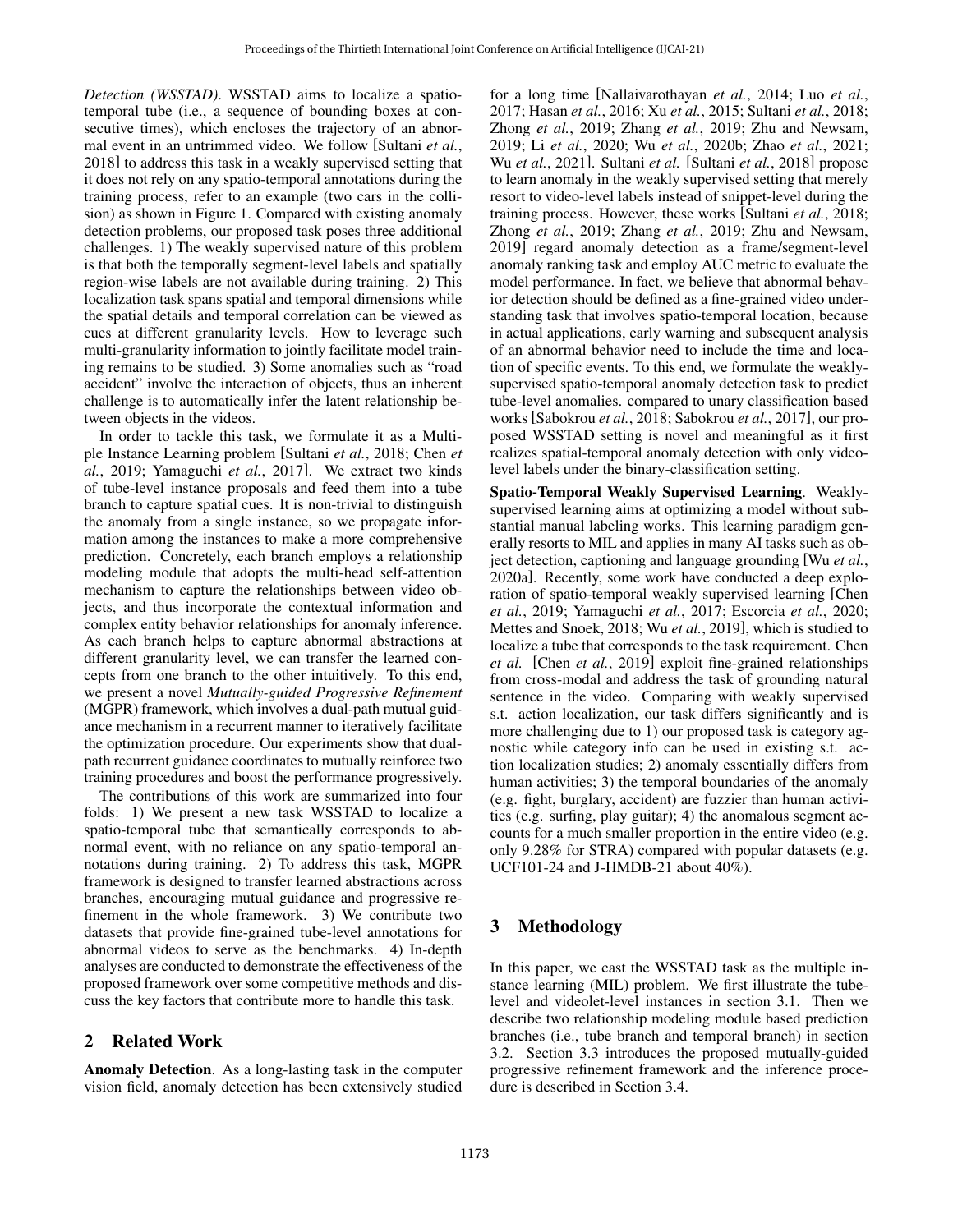<span id="page-2-0"></span>

Figure 2: Instances visualizations for "fighting" (example (a), (c)) and "road accident" (example (b), (d)). In multivariate tubes, each union box (as shown in the blue boxes) may contain several objects (as shown the green boxes).

#### 3.1 Spatio-Temporal Instance Generation

We first extract candidate proposals as the instances of MIL. Conventional anomaly detection works [\[Sultani](#page-6-3) *et al.*, 2018; Zhong *et al.*[, 2019;](#page-6-4) Zhang *et al.*[, 2019\]](#page-6-5) merely take video snippets as instances, which fail to locate where the anomaly happens spatially. To this end, we introduce the tube-level instance that links the objects bounding boxes along time into an tube to capture spatio-temporal abnormal cues. Furthermore, considering that an abnormal event may involve the behavior of a single object or multiple objects, we carefully design two kinds of tube-level instance from different gradations. As shown in the Figure [2,](#page-2-0) unary tube encloses an individual object and multivariate tube contains multiple intersecting objects. Multivariate tube is particularly important for capturing the associations between objects which contributes to the localization of abnormal events. In the experiments, we observe that such multi-gradation instance setting is robust to cope with diverse anomalies. The generation of the tube-level instance is detailed in the supplementary material. Besides extracting tube-level instances, we also follow [\[Sul](#page-6-3)tani *et al.*[, 2018\]](#page-6-3) to utilize temporal correlation to construct videolet-level instances, which is helpful to capture temporal dependencies.

#### 3.2 Relationship Modeling Prediction

As shown in Figure [3](#page-3-0) (a), we accordingly design a dualbranch network architecture, which contains one tube branch that employs tube-level instances to capture spatial cues, and another temporal branch that leverages videolet-level instances for exploiting temporal correlation.

In each branch, the instance features  $F$  are first extracted by a pre-trained C3D model [Tran *et al.*[, 2015\]](#page-6-20). Previous works [\[Sultani](#page-6-3) *et al.*, 2018; Zhang *et al.*[, 2019;](#page-6-5) [Zhu and](#page-6-6) [Newsam, 2019\]](#page-6-6) generally fail to take into account the relationship between instances, which ignores the contextual information can provide more reliable cues for comprehensive inference. To address this issue, we creatively introduce a relationship modeling module that employs the multi-head self-attention [\[Vaswani](#page-6-21) *et al.*, 2017] to model the correlations between instances, where the dependency between any two instances is learnable as the attention weight. The multi-head self-attention [\[Vaswani](#page-6-21) *et al.*, 2017] is established on the basis of the scaled dot-product attention  $g_a$ , which calculates the weights by scaled dot-products of query  $Q$  and keys  $K$ . Then  $g_a$  computes the output as a weighted sum of values  $V$ , formulated as:

$$
g_a(\mathbf{Q}, \mathbf{K}, \mathbf{V}) = \text{Softmax}\left(\frac{\mathbf{Q}^\top \mathbf{K}}{\sqrt{d_q}}\right) \mathbf{V}^\top, \tag{1}
$$

where  $d_q$  are the dimension of **Q** and the Softmax ( $\cdot$ ) function is performed along rows. The multi-head setting deploys  $H(H = 8)$  paralleled attention layers to aggregate information from different representation subspaces and sufficiently decompose the complicated dependencies:

$$
g_{ma}(\mathbf{Q}, \mathbf{K}, \mathbf{V}) = \prod_{j=1}^{H} h_j^{\top}, h_j = g_a(\mathbf{W_j^Q Q}, \mathbf{W_j^K K}, \mathbf{W_j^V V}), \tag{2}
$$

where  $\parallel$  denotes the concatenation operation on the column dimension,  $\bf{W}_j^Q \in \mathbb{R}^{\frac{d_k}{H} \times d_k}, \bf{W}_j^K \in \mathbb{R}^{\frac{d_k}{H} \times d_k}, \bf{W}_j^V \in$  $\mathbb{R}^{\frac{d_k}{H} \times d_k}$  are linear projection matrices in  $j^{th}$  head. Multihead self-attention is a special case of the scaled dot-product attention where the  $Q$ ,  $\tilde{K}$ ,  $V$  are set to the same video feature matrix  $\mathcal{F} = (\mathcal{F}_1; ...; \mathcal{F}_i; ...; \mathcal{F}_n) \in \mathbb{R}^{d_k \times n}$ .  $\mathcal{F}_i \in \mathbb{R}^{d_k}$ denotes the feature of the  $i^{th}$  instance and n is the number of instances in the corresponding video. Then the relationship modeling based self-attentive representation  $\tilde{\mathcal{F}} = (\tilde{\mathcal{F}}_1, ..., \tilde{\mathcal{F}}_n)$ is computed via the residual connection:

$$
\tilde{\mathcal{F}} = g_{ma}(\mathcal{F}, \mathcal{F}, \mathcal{F}) + \mathcal{F}.
$$
 (3)

This residual connection setting maintains original concepts and aggregate contextual information from other instances. The obtained  $\tilde{\mathcal{F}}_i$  is then fed into a three-layer fully connected neural network (abnormal score predictor) [\[Sultani](#page-6-3) *et al.*[, 2018\]](#page-6-3) to predict the abnormal score.

#### 3.3 Mutually-guided Progressive Refinement

Multiple Instance Learning. Following the setting of MIL, we divide the instances belonging to the anomalous video into the positive bag and the instances for normal videos are putted into the negative bag. The optimization goal of MIL is to push abnormal instances apart from normal instances in terms of the abnormal score. Considering that there may be only one abnormal instance in a positive bag, we take the instance that obtains the max abnormal score over all instances in each bag (named as *max instance*) to compute the loss function. Additionally, we first explain some abbreviations used in the following section.  $V^a$  and  $V^n$  denote the videolet-level instances in the anomalous and normal video. For the tube instances, the sequences of RGB images can be obtained from the inside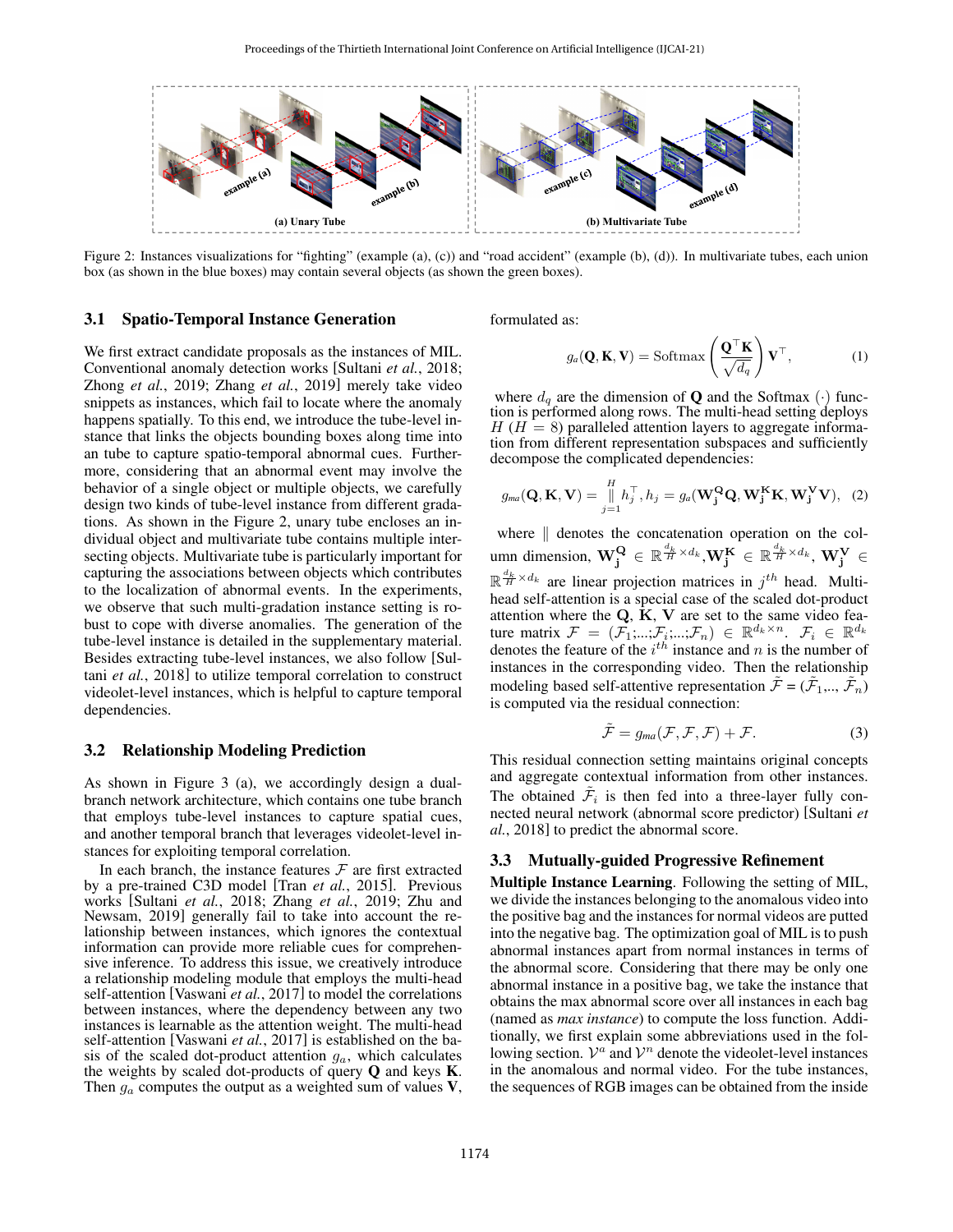<span id="page-3-0"></span>

Figure 3: The illustration of *Mutually-guided Progressive Refinement* framework.

of tubes (region-level) or from the entire image (image-level). So we use  $\mathcal{T}^{a,r}$ ,  $\mathcal{T}^{a,g}$  to respectively denote the region-level based tube instances and image-level based tube instances in the anomalous video.  $\mathcal{T}^{n,r}$  is the region-level based tube instances in the normal video. Furthermore, we use  $p_t$  and  $p_v$ to represent the scores predicted by the tube and temporal branch, respectively.

Dual-Path Mutual Guidance. Our ranking loss in MIL builds upon the existing observations that the learned concepts from the tube and temporal branch are often complementary to each other in action recognition and localization task [Saha *et al.*[, 2016;](#page-6-22) [Simonyan and Zisserman, 2014\]](#page-6-23). In the tube-temporal dual branches, we can transfer the learned concepts from one branch to the other branch intuitively, and the concepts can be leveraged as auxiliary supervision to encourage the other branch to learn anomaly from other granularity level. These observations motivate us to propose the *Mutually-guided Progressive Refinement* framework, which exploits dual-path mutual guidance across branches and refines tube and temporal branches in a progressive manner. As shown in the Figure [3,](#page-3-0) a novel mutually-guided ranking loss is designed to leverage the feedback of each branch to serve as a guidance for its counterpart, making both branches mutually guided. Specifically, we feed the max instance of the tube branch into the temporal branch and outputs an abnormal score, which is treated as a confidence weight of the ranking loss that guides the training of the tube branch:

$$
\mathcal{L}_{MG\text{-}Rank}^{tube} = \max(0, p_v(\mathcal{T}_m^{a,g}) \times (1 - p_t(\mathcal{T}_m^{a,r}) + p_t(\mathcal{T}_m^{n,r}))), \tag{4}
$$

where  $\mathcal{T}_m^{a,r}$ ,  $\mathcal{T}_m^{a,g}$ ,  $\mathcal{T}_m^{n,r}$  denotes the corresponding max instance obtained in the tube branch. We feed  $\mathcal{T}_m^{\alpha,g}$  instead of  $\mathcal{T}_m^{a,r}$  into the temporal branch, which ensures the input adapts to the characteristics of the temporal branch. From the equation we can see that the confidence of the ranking loss is adaptively adjusted by the abnormal concepts already learned by the other branch, instead of fixing it to 1 gruffly in the conventional MIL paradigm [\[Sultani](#page-6-3) *et al.*, 2018]. If the temporal branch holds that the max instance is less related to the anomaly (the returned score is lower), it will penalize the ranking loss of the tube branch. Similarly, the temporal branch is optimized by the guidance from the tube branch:

$$
\mathcal{L}_{MG\text{-}Rank}^{tem} = \max(0, p_t(\mathcal{V}_m^a) \times (1 - p_v(\mathcal{V}_m^a) + p_v(\mathcal{V}_m^n))), \quad (5)
$$

where  $\mathcal{V}_m^a$ ,  $\mathcal{V}_m^n$  denotes the max instance in temporal branch.

In order to obtain the weight from the tube branch, we simply regard  $\mathcal{V}_m^a$  as tubes and feed  $\mathcal{V}_m^a$  into the tube branch. By introducing dual-path mutual guidance, the diversity of abnormal abstraction from one branch will be enhanced by using the complementary granularity concepts from the others, which intrinsically improves the anomaly learning ability of both branches. In each training iteration, we first freeze the tube branch and provide loss weights to optimize the temporal branch. Then we switch to training the tube branch and obtain weights from the temporal branch. This alternate optimization procedure is repeated iteratively during training:

$$
\mathcal{L}_{MG\text{-}Rank} = \psi \times \mathcal{L}_{MG\text{-}Rank}^{tube} + (1 - \psi) \times \mathcal{L}_{MG\text{-}Rank}^{tem}, \quad (6)
$$

where  $\psi$  is a binary variable indicating the selection of the training branch. With the training going on, as depicted in Figure [3](#page-3-0) (b), the dual-path mutual guidance can be regraded as a recurrent guidance scheme. Concretely, the outputs from the tube branch gradually provide accurate guidance for the temporal branch. Meanwhile, with the increasingly informative guidance from the temporal branch, tube branch is refined in the loop. This recurrent guidance scheme contributes to iteratively sharing auxiliary supervision across branches and progressively enhance each branch and the whole framework. Cross Entropy Loss. During training, we enforce that the predictor can produce high scores for the abnormal instances, while the normal instances get low scores. Hence the crossentropy loss is adopted to encourage the score of max instances aligning to the video-level label. Formally, the score of the max instance in the anomalous/normal should get close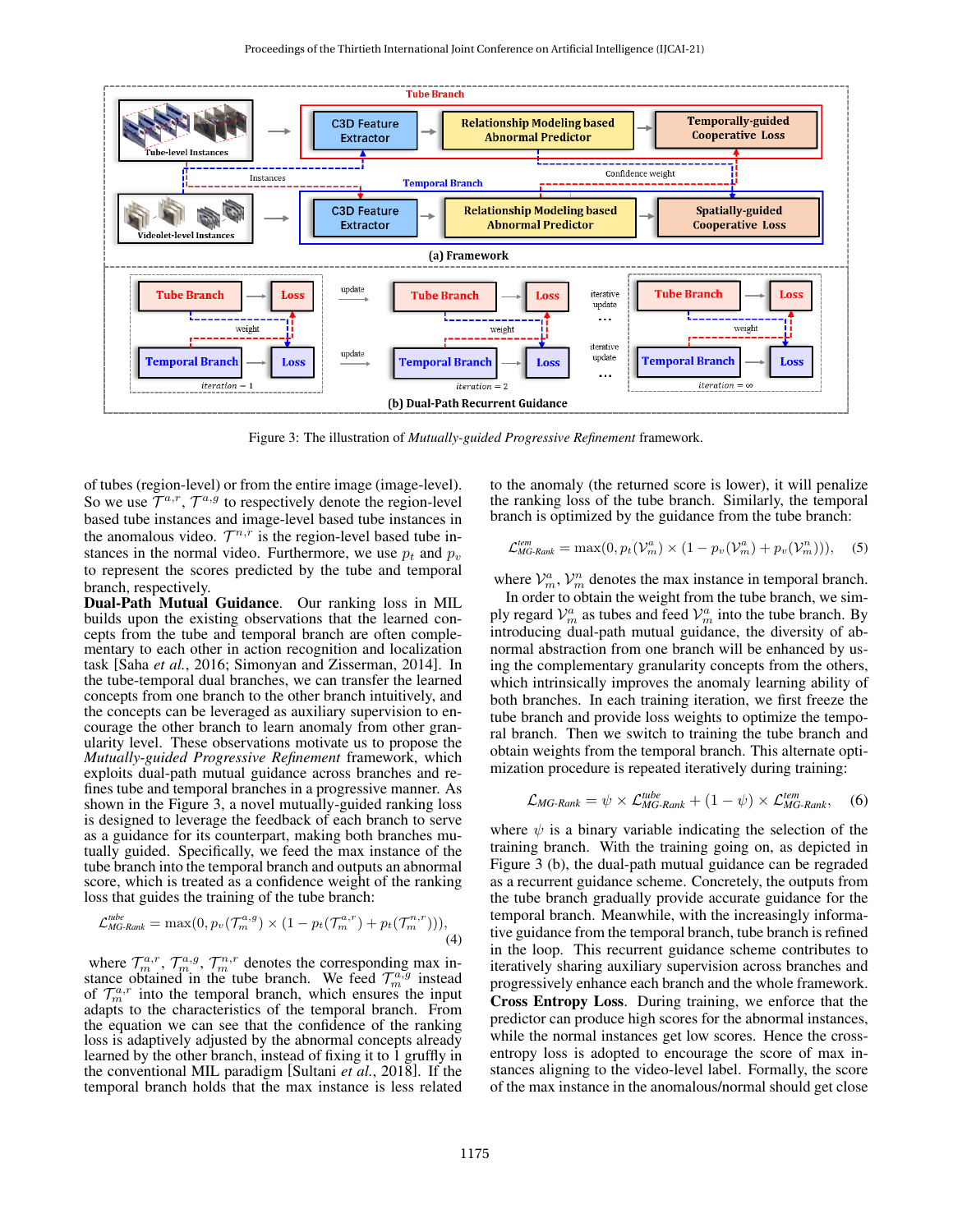<span id="page-4-0"></span>

|                               | ST-UCF-Crime |         |         | <b>STRA</b> |             |         |         |       |
|-------------------------------|--------------|---------|---------|-------------|-------------|---------|---------|-------|
| <b>Baseline</b>               | VAUC         | IoU@0.3 | IoU@0.1 | MIoU        | <b>VAUC</b> | IoU@0.2 | IoU@0.1 | MIoU  |
| Random                        | 44.69        | 2.52    | 10.08   | 2.64        | 43.80       | 3.17    | 4.76    | 1.33  |
| Upper Bound                   | 100.00       | 31.93   | 78.99   | 25.63       | 100.00      | 37.40   | 63.56   | 18.62 |
| DMRM [Sultani et al., 2018]   | 84.28        | 9.24    | 21.01   | 6.47        | 89.37       | 7.94    | 9.52    | 4.14  |
| GCLNC [Zhong et al., 2019]    | 85.53        | 10.92   | 25.21   | 8.63        | 91.60       | 12.70   | 17.46   | 5.41  |
| STIL [Mettes and Snoek, 2018] | 85.16        | 9.24    | 21.84   | 8.07        | 91.23       | 12.70   | 15.87   | 5.19  |
| ASA [Escorcia et al., 2020]   | 86.33        | 11.76   | 23.52   | 8.41        | 92.17       | 14.29   | 18.49   | 6.54  |
| Ours                          | 87.65        | 11.76   | 24.37   | 8.98        | 92.88       | 15.87   | 20.63   | 7.23  |

Table 1: The performance (in %) with state-of-the-art methods. The top entry of all the methods except the upper bound is highlighted.

to target 1/0:

$$
\mathcal{L}_{CE} = -[\log(p_t(\mathcal{T}_m^{a,r})) + \log(1 - p_t(\mathcal{T}_m^{n,r}))]
$$
  
-  $[\log(p_v(\mathcal{V}_m^a)) + \log(1 - p_v(\mathcal{V}_m^m))].$  (7)

Cross entropy loss also ensures that the model does not optimize  $\mathcal{L}_{Rank}$  by predicting all the scores as zero. To sum up, mutually-guided ranking loss and cross-entropy loss are combined to optimize the proposed framework jointly:

$$
\mathcal{L} = \mathcal{L}_{MG\text{-}Rank} + \mathcal{L}_{CE}. \tag{8}
$$

#### 3.4 Inference

In the inference stage, we treat the tube-level instances as the hypothetical instances. Considering that a tube-level instance may have abnormal and normal events, we evenly divide each instance into M hypothetical tube instances  $\{\mathcal{T}_i\}_{i=1}^M$ . Then we input the region-level instances into the tube branch to predict an abnormal score  $p_t(\mathcal{T}_i^r)$ . Subsequently, the globallevel instances are fed into the temporal branch to get the corresponding score  $p_v(\mathcal{T}_i^g)$ . Finally, we calculate the prediction scores and retrieve the top-1 tube  $\mathcal{T}_{pred}$  via employing an aggregate function that averages scores from two branches:

$$
\mathcal{T}_{pred} = \underset{\mathcal{T}_i}{\arg \max} \frac{p_t(\mathcal{T}_i^r) + p_v(\mathcal{T}_i^g)}{2}.
$$
 (9)

#### 4 Spatio-Temporal Anomaly Dataset

A major challenge for the proposed WSSTAD task is the lack of appropriate datasets. UCF-Crime and other anomaly detection datasets [Luo *et al.*[, 2017;](#page-6-0) Li *et al.*[, 2013\]](#page-6-24) do not provide spatio-temporal annotations for the ground truth instances, which are necessary for evaluation. To this end, we build a new dataset (denoted as ST-UCF-Crime) that annotates spatio-temporal bounding boxes for abnormal events in UCF-Crime [\[Sultani](#page-6-3) *et al.*, 2018], which contains anomaly videos of diverse categories in complicated surveillance scenarios. Furthermore, we contribute a new dataset, namely Spatio-Temporal Road Accident (abbreviated as STRA) that consists of various road accidents videos, such as motorcycles crash into cars, cars crash into people, etc.. STRA contributes to fine-grained anomaly detection in actual traffic accident scenarios and promoting the development of intelligent transportation. We provide more details in the appendix.

#### 5 Experiments

#### 5.1 Experimental Setup

Implementation Details. We feed each 16-frame image sequence within the instance into C3D [Tran *et al.*[, 2015\]](#page-6-20) and extract the features from the *fc6* layer. Then we take a mean pooling layer to average these features and obtain the instance feature. We randomly choose 30 positive and 30 negative bags to construct a mini-batch, and the number of instances per bag is limited to 200. The total loss is optimized via Adam optimizer with the learning rate of 0.0005.

Evaluation Metric. 1) Video-level AUC. The abnormal score of top-1 tube T*pred* is regarded as the abnormal score of the whole video. We use abnormal score to perform receiver operating characteristic curve and area under the curve is viewed as video-level AUC (VAUC). VAUC is adopted to evaluate the model's ability to distinguish between normal and abnormal video. 2) We utilize spatio-temporal localization score [\[Yamaguchi](#page-6-8) *et al.*, 2017] to measure the overlap of  $\mathcal{T}_{pred}$  and ground-truth tube  $\mathcal{T}_{gt}$ :

$$
S_{loc}(\mathcal{T}_{gt}, \mathcal{T}_{pred}) = \frac{\sum_{f \in \Gamma} IoU(\mathcal{T}_{gt}^f, \mathcal{T}_{pred}^f)}{|\Gamma|},\tag{10}
$$

where *IoU* denotes the intersection over union between those two bounding boxes.  $\Gamma$  is the intersection of two set of frames  $f$ . The first set contains the frames have bounding boxes provided by detector. The second set includes the frames in which  $\mathcal{T}_{gt}$  or  $\mathcal{T}_{pred}$  has any bounding box. We define two metrics to evaluate spatio-temporal localization accuracy for the abnormal testing videos. "IoU@ $\epsilon$ " means the percentage of the videos that have  $S_{loc}$  larger than  $\epsilon$ . "MIoU" denotes the average IoU for all abnormal testing videos.

#### 5.2 Comparison with the State-of-the-art

We compare our approach with some state-of-the-art weaklysupervised anomaly detection approaches, DMRM [\[Sultani](#page-6-3) *et al.*[, 2018\]](#page-6-3) and GCLNC [Zhong *et al.*[, 2019\]](#page-6-4) in Table [1.](#page-4-0) We also compare with some weakly-supervised spatiotemporal action localization approaches, STLA[\[Mettes and](#page-6-18) [Snoek, 2018\]](#page-6-18) and ASA [\[Escorcia](#page-6-17) *et al.*, 2020]. We additionally show the performance of randomly selecting a candidate tube and the upper bound performance of choosing the tube of the largest overlap with the ground-truth.

As shown in the Table [1,](#page-4-0) our approach significantly exceeds the performance of random selection in VAUC or MIoU. Furthermore, our approach outperforms [\[Sultani](#page-6-3) *et al.*[, 2018;](#page-6-3) [Zhang](#page-6-5) *et al.*, 2019; [Zhong](#page-6-4) *et al.*, 2019; [Mettes and](#page-6-18) [Snoek, 2018;](#page-6-18) [Escorcia](#page-6-17) *et al.*, 2020] and achieves best performance on both datasets. From video-level metric, our method improves VAUC by 1.32% and 0.71% compared with the previous best [\[Escorcia](#page-6-17) *et al.*, 2020] on two datasets, respectively. It reveals that our approach helps to better determine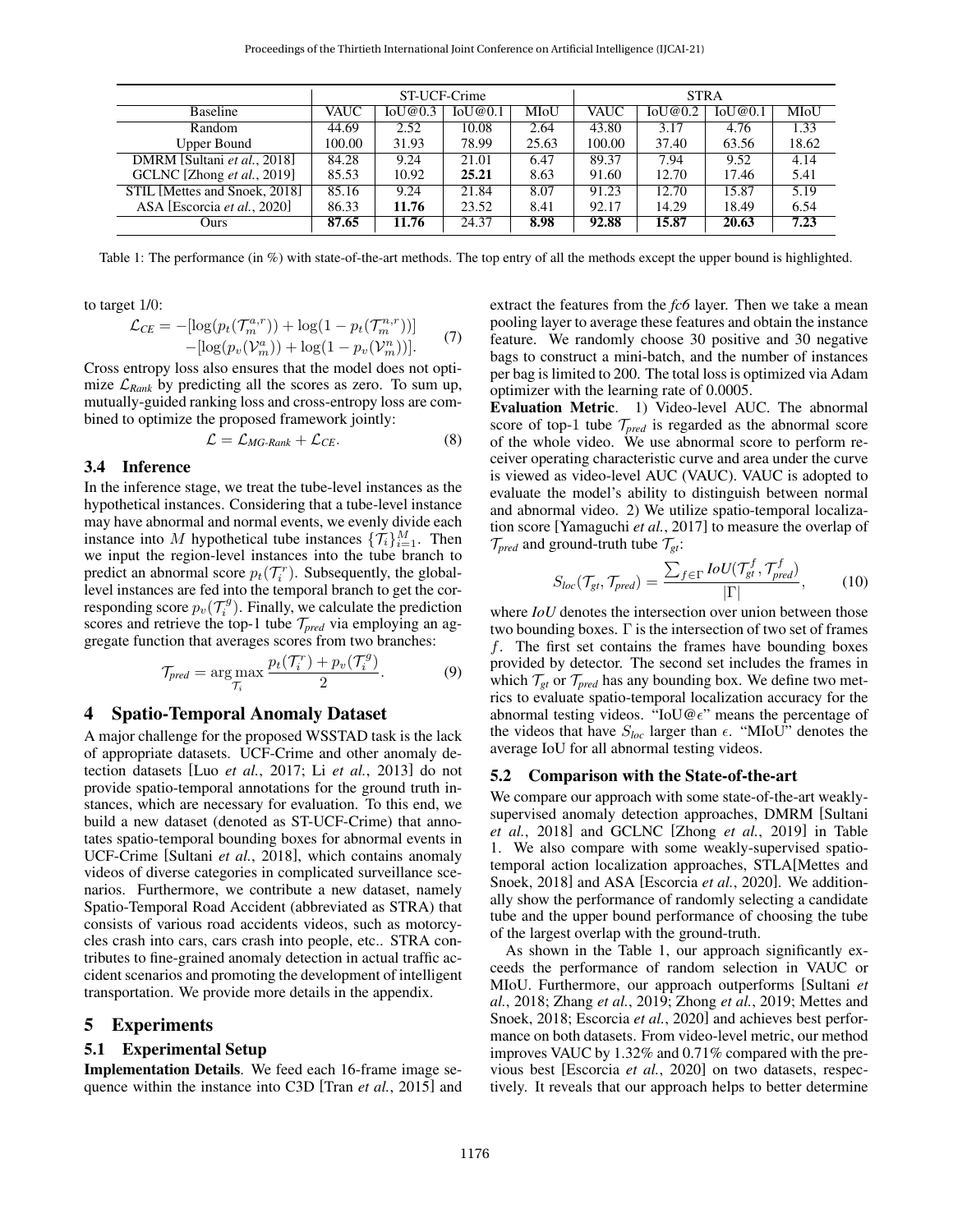<span id="page-5-0"></span>

|          |      | ST-UCF-Crime |      | <b>STRA</b> |      |  |
|----------|------|--------------|------|-------------|------|--|
| Temporal | Tube | VAUC         | MIoU | <b>VAUC</b> | MIoU |  |
|          |      | 86.41        | 8.26 | 90.04       | 5.39 |  |
|          | V    | 87.15        | 8.43 | 92.40       | 6.17 |  |
|          |      | 87.65        | 8.98 | 92.88       | 7.23 |  |

Table 2: The performance of different learning branches.

<span id="page-5-1"></span>

|                      |                         |                    | ST-UCF-Crime |      | <b>STRA</b> |      |
|----------------------|-------------------------|--------------------|--------------|------|-------------|------|
| $\mathcal{L}_{Rank}$ | $\mathcal{L}_{MG-Rank}$ | $\mathcal{L}_{CE}$ | VAUC         | MIoU | VAUC        | MIoU |
| √                    |                         |                    | 87.31        | 8.22 | 92.17       | 6.61 |
|                      |                         |                    | 76.83        | 8.10 | 92.26       | 6.53 |
|                      |                         |                    | 87.57        | 8.39 | 91.94       | 5.88 |
|                      |                         |                    | 87.60        | 8.55 | 92.78       | 6.77 |
|                      |                         |                    | 87.65        | 8.98 | 92.88       | 7.23 |

Table 3: The performance of different loss functions.

whether the video is abnormal. For spatio-temporal localization accuracy, the MIoU of our approach achieves 7.23% (8.98%) in STRA (ST-UCF-Crime), obtaining comparative enhancement over [\[Escorcia](#page-6-17) *et al.*, 2020] by 10.55% (7.02%). In the contrast experiment with other methods [\[Sultani](#page-6-3) *et al.*, [2018;](#page-6-3) Zhang *et al.*[, 2019;](#page-6-5) Zhong *et al.*[, 2019\]](#page-6-4), our approach shows a more significant performance advantage on STRA than ST-UCF-Crime. It may be due to the fact that STRA is more demanding in understanding the relationship between objects, while other methods do not pay much attention to the relationship between objects with interaction.

#### 5.3 Ablation Study

The Effectiveness of Dual Branches. To validate the significance of dual branches for modeling abnormal concepts, we design three variants that use a separate branch from our framework to predict anomaly and the results are reported in Table [2.](#page-5-0) "Temporal" is the temporal branch and "Tube" denotes the tube branch that utilizes region-level RGB images. As shown in Table [2,](#page-5-0) the performance of "Tube" is superior to "Temporal", which shows that tube-level abnormal cues are more effective than the temporal correlation of the abnormal segments. Furthermore, getting rid of temporal or tube branch will cause performance degradation. It indicates that exploiting the complementary of abnormal abstractions from dual branches contributes to further boosting the performance.

The Effectiveness of Loss Function. To investigate the setting of the loss function, we further design four baselines with different loss functions and summarize the results in Table [3.](#page-5-1) As shown in Table [3,](#page-5-1) the baseline with the ranking loss  $\mathcal{L}_{Rank}$ [\[Sultani](#page-6-3) *et al.*, 2018] gets an unimpressive result. Employing mutual guidance to the ranking loss further declines the performance. It is beacuse the model learns to reduce the loss function via predicting all scores to approach 0 trickly.  $\mathcal{L}_{CE}$ helps to alleviate this issue and cooperate with L*MG-Rank* to obtain promising results. We can see that our approach with these two losses can obtain 8.98 (7.23) in ST-UCF-Crime (STRA) in terms of MIOU, which performs best among the baselines in Table [3.](#page-5-1) The variant discards the mutual guidance mechanism based on our approach suffers from performance degradation. The above observations reveal that our

<span id="page-5-2"></span>

|            |     | ST-UCF-Crime |             | <b>STRA</b> |       |      |
|------------|-----|--------------|-------------|-------------|-------|------|
| <b>MVT</b> | RMM | GCN          | <b>VAUC</b> | MIoU        | VAUC  | MIoU |
|            |     |              | 84.08       | 8.29        | 91.42 | 5.66 |
|            |     |              | 86.59       | 8.17        | 92.08 | 6.55 |
|            |     |              | 87.42       | 8.32        | 92.33 | 6.44 |
|            |     |              | 87.65       | 8.98        | 92.88 | 7.23 |

Table 4: The performance of different interaction methods.

approach helps to take full advantage of auxiliary supervision information to achieve accurate anomaly inference.

The Effectiveness of Interaction Methods. It may be difficult to detect anomaly from a single object, hence the interaction between objects has an important impact on learning anomalies cues. To explore different interaction methods in our model, we design several variants and present the results in Table [4.](#page-5-2) We observe that VAUC declines from 87.65% to 84.08% in ST-UCF-Crime without multivariate tube (MVT). A similar performance degradation can be observed in the absence of relationship modeling module (RMM). It reveals the effectiveness of the MVT and the RMM. In fact, MVT and RMM can be viewed as the interaction of the objects at different levels. Furthermore, we try to replace RMM with graph convolutional network (GCN) designed in [\[Zhong](#page-6-4) *et al.*[, 2019\]](#page-6-4). From Table [4,](#page-5-2) we find that although the baseline with GCN can achieve promising results, our model with RMM gains 0.66% and 0.79% improvement w.r.t. MIoU in the two datasets respectively. It may be due to the fact that the adjacency matrix of GCN in is prior and hand-crafted, while the corresponding relationship weights in our approach are obtained via feature learning.

## 6 Conclusions

This work explores WSSTAD, a novel task that aims to localize a tube that semantically corresponds to the abnormal event. To handle this task, we design two prediction branches based on the relationship modeling module to exploit multigranularity abnormal concepts and establish instances relationship for comprehensive inference. Mutually-guided Progressive Refinement framework is designed to transfer the learned abnormal concepts of each branch to the other, employing a dual-path recurrent guidance scheme to facilitate mutual guidance across branches and refine the optimization process progressively. To evaluate this task, we contribute two datasets and conduct extensive experiments to analyze the key factors that contribute more to this task.

## Acknowledgments

This work was supported in part by the National Key Research and Development Program of China under-Grant 2018YFC0830103, in part by the National Natural Science Foundation of China under Grant No.61976250 and No.U1811463, in part by the Guangdong Basic and Applied Basic Research Foundation under Grant No.2020B1515020048, in part by the Guangzhou Science and technology project under Grant No.202102020633. It was also sponsored by CCF-Tencent Open Research Fund.